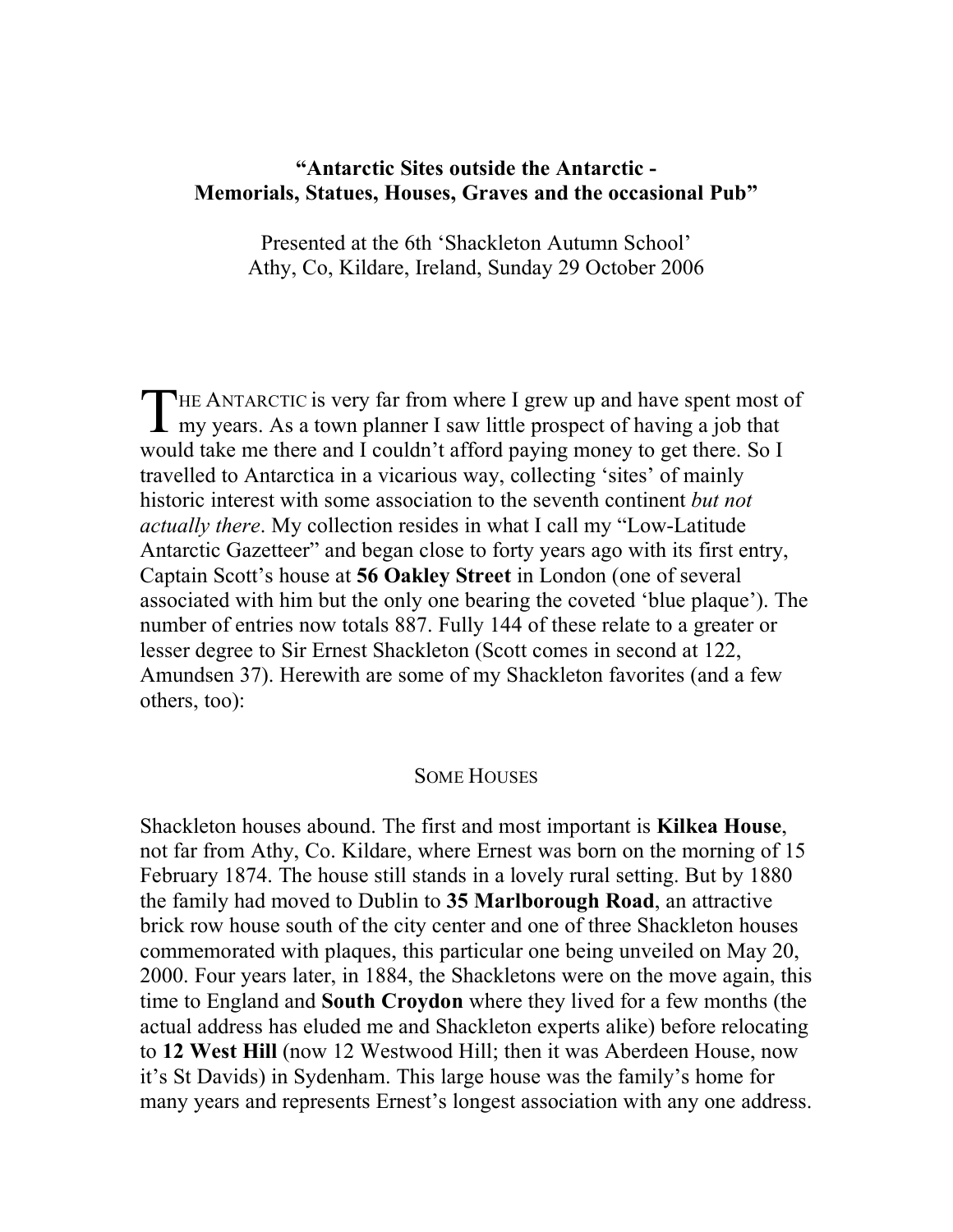It was from here that he walked each day to DULWICH COLLEGE and later set off to sea when a boy of sixteen years. Shackleton's parents remained at this address for 32 years. The house was rather unsympathetically converted to flats not long ago. On a recent visit I managed to get into one of the flats which was then for sale. A large marble fireplace, pictured in a contemporary photograph of the Shackletons' parlor, happily was still there, the only recognizable feature in the flat. On the façade is a London County Council blue plaque, installed in 1928, reading "Sir Ernest Shackleton (1874-1922) Antarctic Explorer Lived Here."

After the *Discovery* expedition and his marriage to Emily Dorman (who at the time was living with her family at **19 Wetherby Gardens, South Kensington**), Shackleton was in Edinburgh for a couple of years serving as Secretary of the ROYAL SCOTTISH GEOGRAPHICAL SOCIETY and living at **14 South Learmonth Gardens**, Shackleton's first place of his own. The house is now an upscale hotel—CHANNINGS—where you can have a very nice room for a night for about what the Shackletons paid per year: £125! The Society's headquarters were then on the ground floor of **1 Queen Street**, now the SCOTTISH NATIONAL PORTRAIT GALLERY.

During the planning of the *Nimrod* expedition the Shackletons took a furnished house for a few months at **29 Palace Court** off Bayswater Road in Notting Hill. (The expedition's office was at **9 Regent Street**, above what's now a coffee bar; later, the office for the *Endurance* expedition could be found not far away at **4 New Burlington Street**.) The handsome Palace Court house is now Brigham Young University's LONDON CENTRE FOR STUDY ABROAD. In the library a description of the Shackleton connection hangs on the wall.

Once back from the Antarctic, the Shackletons spent some time in 1910 in Sheringham on the Norfolk coast. The house on the corner of St Nicholas Place was called **Mainsail Haul** but is now known as 'Martin Cross.' Another famous resident (with a plaque to prove it) was Ralph Vaughan Williams who composed the *Sinfonia Antarctica*. (The playwright Patrick Hamilton—*Gaslight*—also lived there.) And nearly within sight stands **The Burlington**, a large hotel where Captain Scott had earlier spent some time working on his account of the *Discovery* expedition.

From April 1911 to sometime in 1913 the Shackletons found themselves at **7 Heathview Gardens**, a fine house in a quiet section of Putney Heath. After awhile central London must have beckoned because they headed off to **11 Vicarage Gate** off Kensington Church Street, not too far from their earlier lodgings in Notting Hill. This quite substantial house is now the ABBEY HOUSE HOTEL where one can stay today at a reasonable rate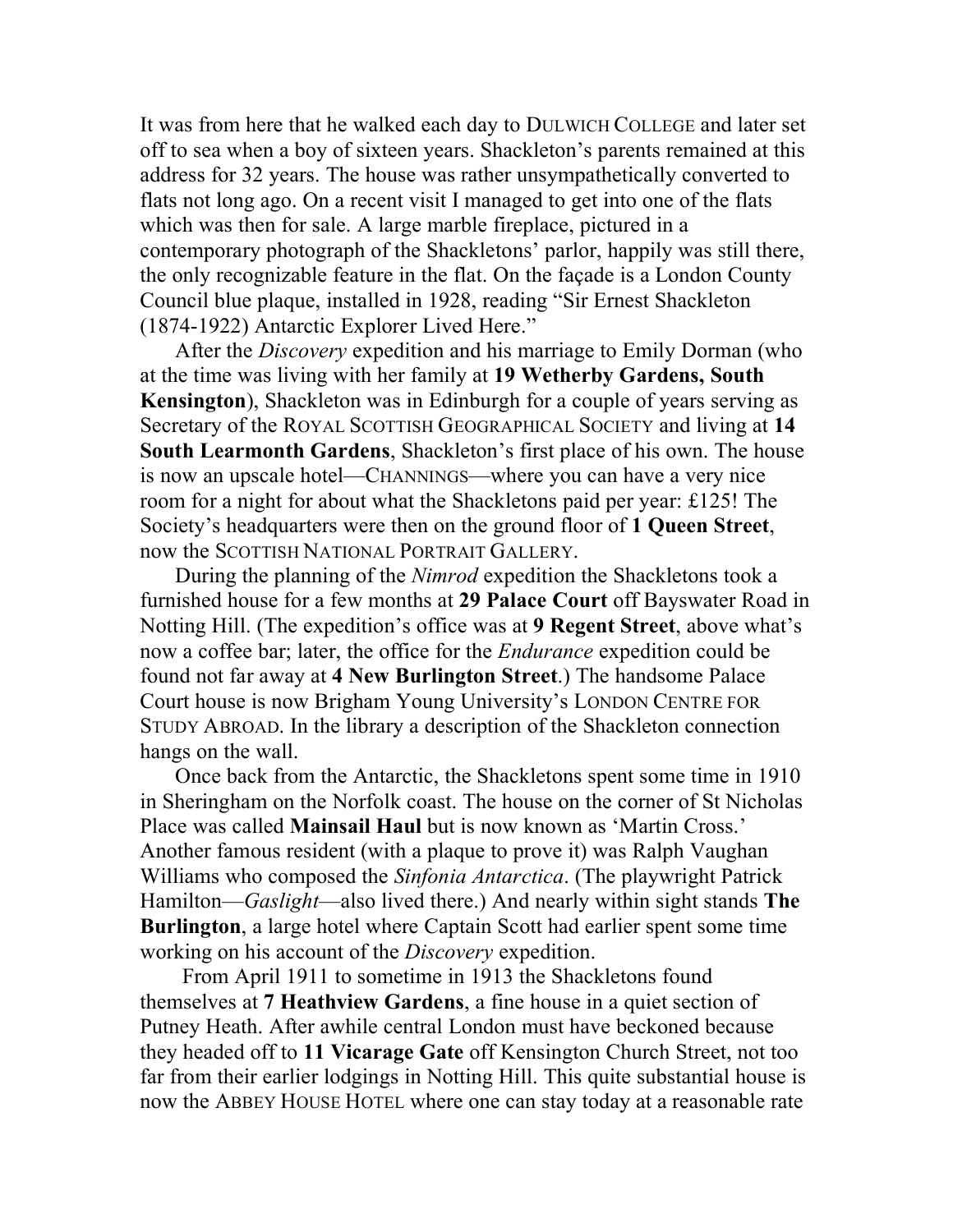(but don't expect any luxuries). The hotel's brochure claims the house was once home to a bishop and a member of Parliament—but no mention of a certain Antarctic explorer. At about this time, Emily Shackleton recounted to H.R. Mill, her husband's biographer, "3 moves within 5 years, 2 rents from 1916 to end of 1919. Dilapidations. £200 Vicgate 'fine' for breaking lease, £100 . . ." It was at 'Vicgate' that Emily learned that Ernest had survived the loss of the *Endurance*. She had also told Mill about their taking "a flat at J.A. Mansions in 1917," an address still awaiting discovery.

The last house that Sir Ernest actually knew is in Eastbourne, Sussex, at **14 Milnthorpe Road**. (This is the third house with a plaque, this one put up by the Eastbourne Civic Society and the Borough Council and unveiled on 23 November 1994. The Hon Alexandra Shackleton—Sir Ernest's granddaughter—did the unveiling as she did with the plaque at the Dublin house.) The Fishers in their biography of Shackleton place Sir Ernest here between April and December 1919, June to December 1920 and April to August 1921. Following Shackleton's death, Emily stayed on here until November 1924 when she moved to Yorkshire. Milnthorpe Road is a tree-lined street in a very pleasant section of Eastbourne called The Meads, only a block or two from the seafront. The house was reconfigured for four flats about 20 years ago.

Not long ago I was told by a fellow Antarctican that Shackleton had lived in a house near Devizes on the **Bath Road**. The building is now the BRAESIDE EDUCATION AND CONFERENCE CENTRE and this is what appears on its website: "Sir Ernest Shackleton, the Antarctic explorer, is thought to have lived at Braeside for about a year, probably in 1913. It is believed that his sledge once hung in the entrance hall, although it has since disappeared." This date would coincide with when the Shackletons were either in Putney or Kensington. It's hard to imagine why they would be in Wiltshire and for a year but as one can see, they did move around a lot.

### PLAQUES AND STATUARY

The only non-house plaque associated with Shackleton that I know of is in **Lyttelton**, New Zealand, in a not very impressive location: a pedestrian bridge column beside the harbor. It commemorates the Antarctic expeditionary ships departing to the Antarctic and Shackleton and the *Nimrod* are mentioned along with others. There are many plaques and memorials and statues devoted to Scott, of course, but quality always wins out over quantity, and by far the best depiction of an Antarctic explorer is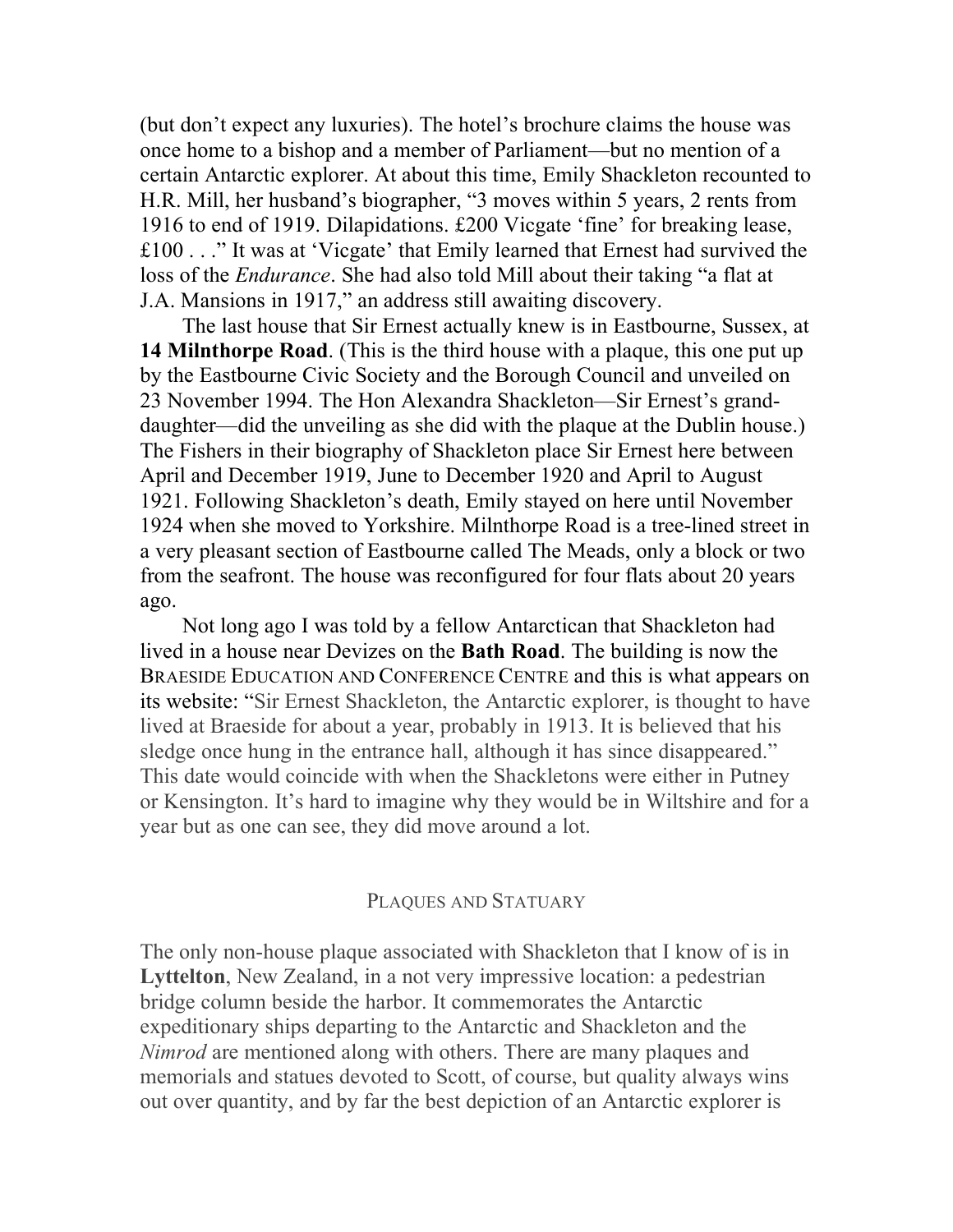that which stands above London's Exhibition Road in a wall niche of the **Royal Geographical Society**. It's a larger-than-life-size powerful depiction of Shackleton in sledging clothes, sculpted by Charles Jagger. It was unveiled on 9 January 1932, the 23rd anniversary of Shackleton reaching his furthest south. (Around the corner, in the forecourt, is a bust of **Sir Clements Markham**, Britain's great force in Antarctic exploration and champion of Robert Scott.) Jagger's statue is the only public art I'm aware of that depicts Shackleton in an exterior setting. The only other Shackleton statuary is a bronze bust by J.A. Stevenson at Christchurch's **Canterbury Museum** that has as its base a globe. (There's also a version in plaster at the **Scott Polar Research Institute**.)

#### MUSEUM COLLECTIONS

What Shackletonia can be found in some of the great polar repositories? London's **Royal Geographical Society** has Hurley's *Endurance* glass plate negatives, a sledging 'helmet' signed by Shackleton and a variety of other artifacts, the Bible that Queen Alexandra presented to the *Endurance* expedition (Shackleton saved the signed flyleaf but jettisoned the Bible; McNeish retrieved it) and the full set of the nine original volumes of the *South Polar Times* issued during the *Discovery* expedition (Shackleton was the editor during the first winter).

The **Canterbury Museum** can boast one of the world's great polar collections. Among its Shackleton items: An oil portrait done on venesta board (the same used for binding copies of the *Aurora Australis*), Hurley's Kodak Model B pocket camera, the Ross Sea Party's Arrol Johnston motor sledge and the primus stove used on the *James Caird* boat journey.

In Cambridge, **Scott Polar Research Institute** has, of course, some superb Shackleton items, not to mention a library named for him: A model of the *Quest*, a chronometer from the boat journey to South Georgia; the diaries of Worsley, Orde-Lees and James; the 'Endurance Spar'—the only surviving relic of the *Endurance* (mounted over the doorway into the Shackleton Library and brought back from Elephant Island by Sir James Wordie); some Marston paintings; a Chelsea ship's clock from the *Quest*; the wood box for submissions to the *South Polar Times* during Shackleton's time as editor; Walter How's model of the *Endurance*; numerous letters, diaries & journals (from all four Antarctic expedition), many photographs and certainly a lot more that either isn't on display or of which I know nothing about.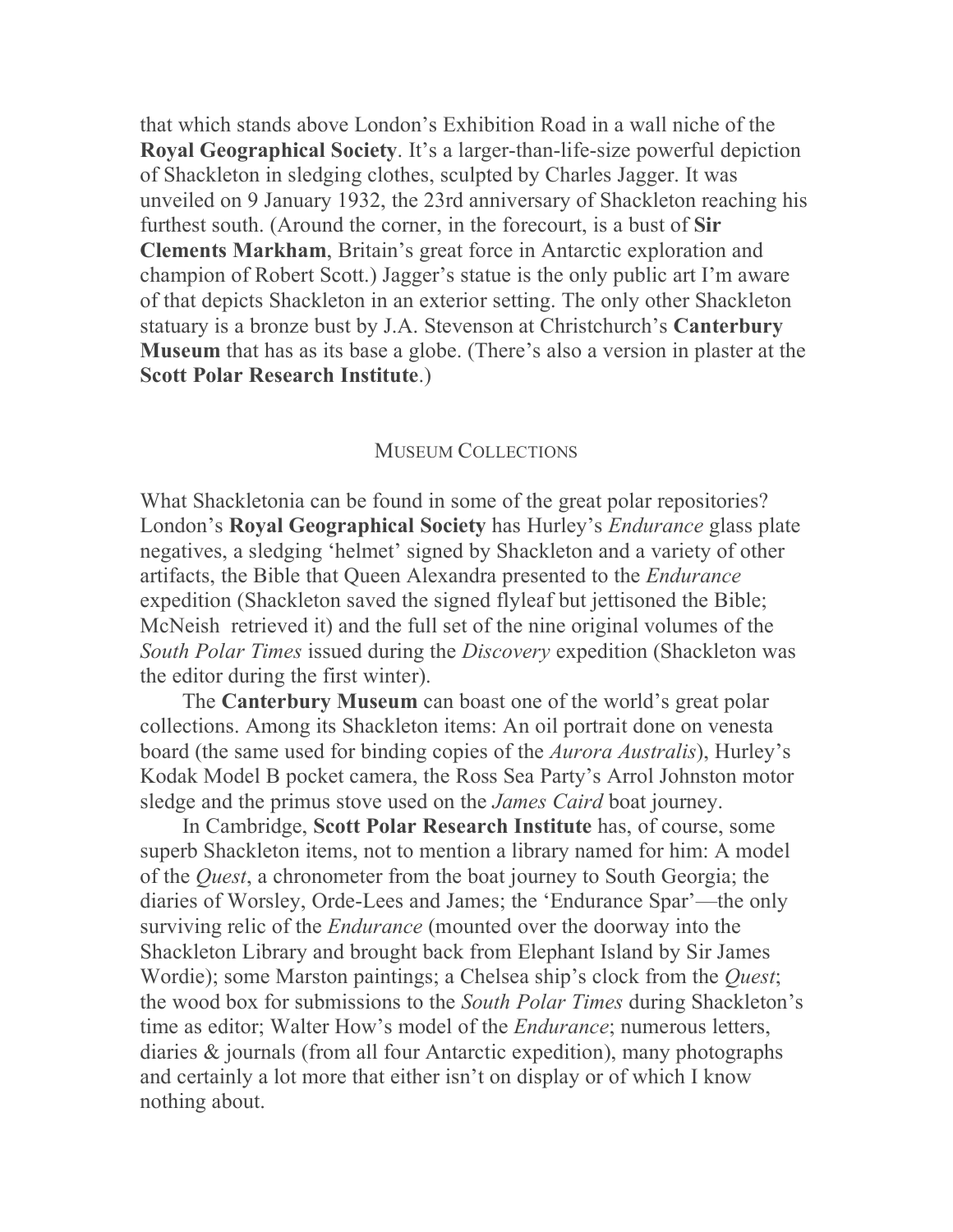There's a Shackleton sledge at New Zealand's **Lyttelton Historical Museum**; an Orde-Lees' Journal at the **Alexander Turnbull Library** in Auckland (and another at **Dartmouth College** in New Hampshire); hand soap and matches from the Cape Royds hut at the **Navy Museum** in Washington, D.C.; a compass and sextant from the *James Caird*, Hussey's autographed banjo, and a Reginald Eves oil portrait of Shackleton (there's another Eves portrait at the **National Portrait Gallery**, which, unlike Scott's portrait, is on display) at the **National Maritime Museum** in Greenwich; the **Peabody Essex Museum** in Salem, Massachusetts, has a pair of Shackleton's socks, and a good complement to these—boots—are at the **Central Museum & Art Gallery** in Northampton, Britain's one-time centre of shoemaking. And a *Nimrod* sledge, a giant-scale model of the *Endurance*, and lot more at the **Athy Heritage Center** in Athy, Ireland

#### PUBS, HOTELS AND RESTAURANTS

There's more than a handful of pubs and hotels that have Shackleton connections. Many are somewhat tenuous—a dinner was held there and the famous explorer attended—but several are worth highlighting. On the 6th of August 1907, the night before *Nimrod* departed England for Antarctica, a farewell dinner was held at the **Torbay Hotel** in Torquay. A hundred years later the hotel still stands, though perhaps not as elegant as it probably was in 1907. The menu for that dinner starts off with a *Consommé a la Beardmore* and ends with *Canapes a la England* (presumably the named for the captain not the country).

Another celebratory dinner was the one held at **The Savoy** on 15 June 1909, about six months after Shackleton reached his 'Furthest South.' Among the attendees: Marston, Joyce, Mackintosh and Brocklehurst; not to mention Shackleton's brother Frank, Arthur Rackham and William Heinemann (publisher of *The Heart of the Antarctic* and *South* and Mill's *The Life of Sir Ernest Shackleton*). The Savoy's other Antarctic connection is that Charles Royds (Scott's Lieutenant on the Discovery expedition and later Assistant Commissioner of the Metropolitan Police) dropped dead on the dance floor during a 1931 charity ball.

Grandly occupying a stretch of King Edwards Parade in Eastbourne is the recently renovated **Grand Hotel**. Shackleton's name appears in the guestbook in both 1914 and 1917, prior to his residence at 14 Milnthorpe Road, just a short walk away, suggesting an earlier Eastbourne connection. And he sketched out his plans for the Nimrod expedition on the hotel's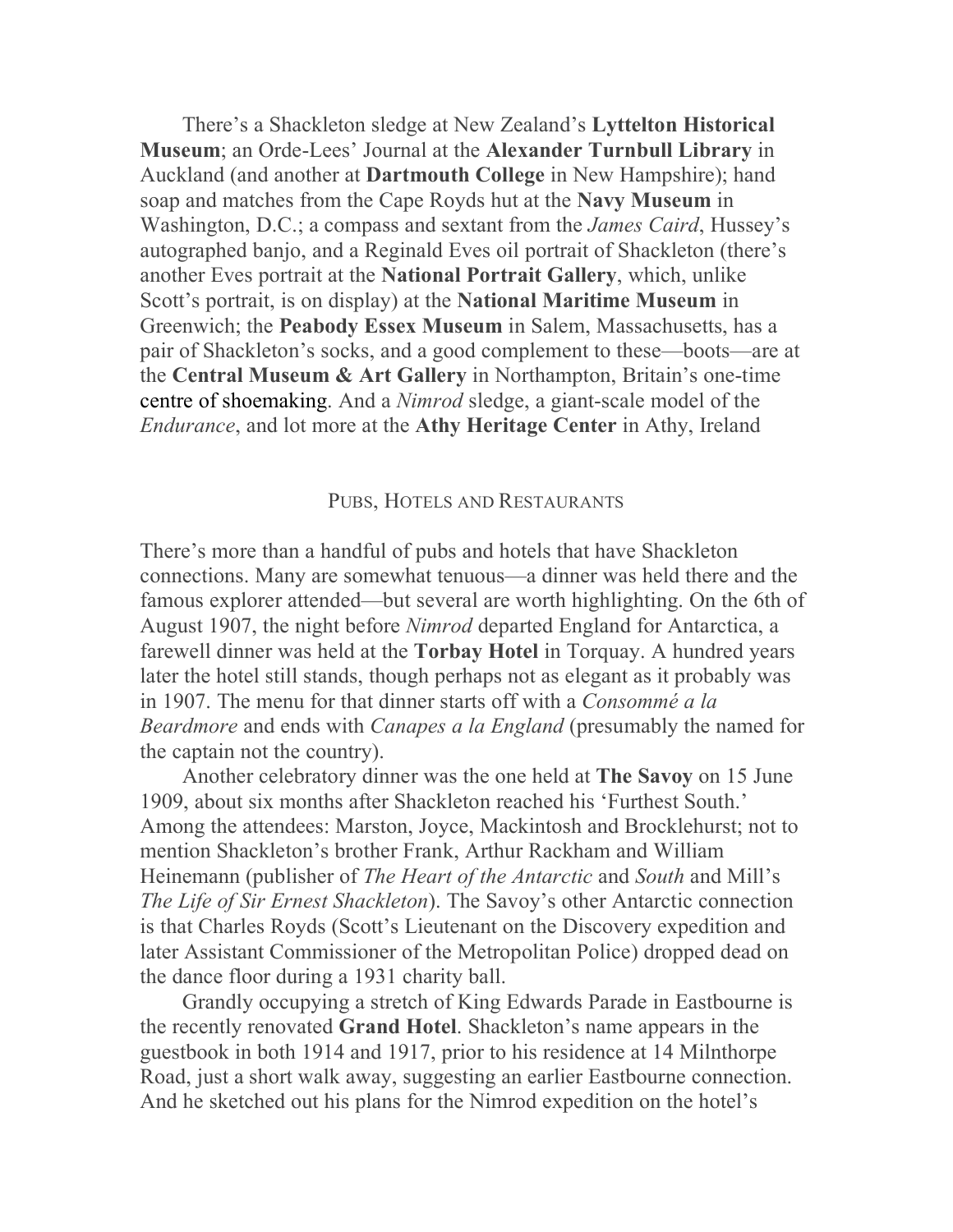letterhead perhaps while lunching with a potential backer (this is in the collection of the National Maritime Museum). There's an Eastbourne association with Captain Oates, too. On October 25, 1913, a memorial plaque was unveiled by Commander Evans in **St Anne's church**—"where the deceased officer was accustomed to worship." The church, and presumably the plaque, were destroyed by incendiary bombs on the August 11, 1942.

And who would have thought that one could enjoy skiing in Sestrière, Italy, at the **Shackleton Mountain Resort**? Or have a drink at the **Bar Shackleton** at the Hotel José Nogueira, in Punta Arenas, Chile? Or a second one further east at the **Shackleton Lounge** in Santa Cruz, Argentina (the propietor, Agustin Calvetti, being an ardent Shackleton fan)? Prefer coffee perhaps? Relax in the Shackleton Room (decorated with Hurley photographs) at **The Troubadour** in Old Brompton Road, Earl's Court, a classic coffee house where Jimi Hendrix and Bob Dylan once played.

Among those that are sadly no more: **The Sir Ernest Shackleton** public house in Tulse Hill, a bit south of Shackleton's old school, Dulwich College. When Jonathan Shackleton and I went looking for it in late 2007 it had been demolished and was a construction site. On the other hand, a pub website had described it as a "a down-at-heel local . . . that fails to live up to its illustrious namesake" so perhaps we didn't miss a real gem (but wouldn't it have been nice to have retrieved the pub sign?). The **Whaler's Rest and Shackleton Diner** in Stornoway, Isle of Lewis, is also now closed (it had been owned by 'Jock Murray' who whaled with Christian Salvesen between 1960 and 1962, finishing the last season that Leith Harbour was operational.) And a stone's throw from Athy in Crookstown, the **Crookstown Inn-Shackleton's Restaurant** is likewise no more.

**The South Pole Inn** in Anascaul, Co. Kerry, was, of course, Tom Crean's pub and has become a destination for all Antarctic pilgrims. But Crean and Shackleton were so closely linked that I think the pub deserves to be on our list. There is a model of the *Endurance* on a windowsill and a photo or two.

#### SHIPS, BOATS, PLANES AND TRAINS

Shackleton and ships naturally go together. There's *Discovery*, of course, which took him to the Antarctic for the first time. It's now in Dundee where it was built. I first saw it along the Embankment where it was for many years; then in St Katharine's Docks. It travelled north in a floating dry-dock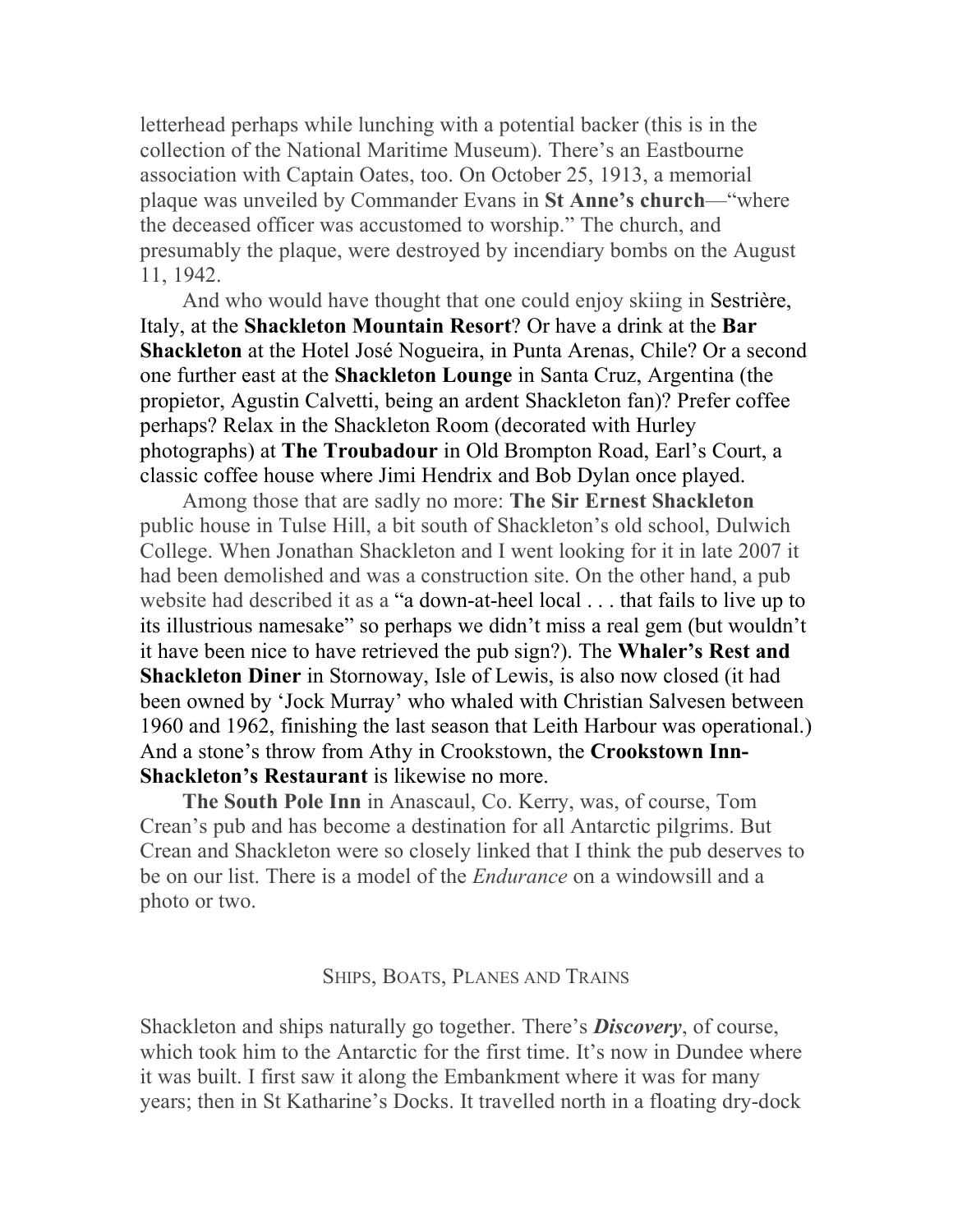to end back in Dundee where it is now the center piece of a very fine museum and visitors' center. One can hire the wardroom for private dinners.

Shackleton's second ship was *Nimrod* which took him south in 1906 for what would be his most successful time in the Antarctic. Alas, she is no more, having succumbed off the Norfolk coast at the end of January in 1919.

The third ship would be the most famous of all, the *Endurance*, crushed by the Weddell Sea's ice. Though possibly as famous was the little 22 foot, 6 inch *Sir James Caird*, the salvation of the expedition, that made that remarkable voyage from Elephant Island to South Georgia (and then to England and to Middlesex Hospital, the Albert Hall, the roof of Selfridges, Ely Place (the country seat of John Quiller Rowett, Shackleton's patron) and then to Dulwich College and then to the National Maritime Museum, then back to Dulwich where it is today (except when it is travelling here and there around the world). Besides the *James Caird*, **Dulwich College** has a substantial amount of Shackletonia in its archives and on its walls, including Kipling's copy of the *Aurora Australis*, a leather-bound volume of Hurley photographs that Sir Ernest donated to his old school, a Union Flag that covered his casket in Grytviken, a large and dramatic Norman Wilkinson oil painting of the *James Caird* in high seas, an ornate armchair from the manager's villa, Stromness, and not one but two sledges from the Nimrod expedition.

The rescue of the men at Elephant Island—after three failed attempts was accomplished by the Chilean tug *S.S. Yelcho*, built in Greenock, Scotland, and captained by Luis Alberto Pardo Villalon (whose very formal bust solitarily stands at Point Wild). Nothing remains of the *Yelcho* other than her cut-off prow erected as a monument at Puerto Williams, a Chilean navy base on the Beagle Channel and the southernmost city in the world.

The last Shackleton ship of note was the *Quest* on which Sir Ernest died early in the morning of 5 January 1922. She departed London the previous September from Hay's Wharf on the south bank of the Thames close to Tower Bridge. The wharf has been filled in and glassed over and is now the very nice **Hay's Galleria** with shops and restaurants and an office block named **Shackleton House**. Two bits of the *Quest* can still be seen today. Her **Crow's Nest** (a converted wood barrel) is close by in the crypt of All Hallows Barking next to the Tower. Exactly why it ended up there is not altogether clear. (Across the way from the church stands the modern European headquarters of Marsh & McLennan which not long ago bought Bowring Brothers which had owned both the *Terra Nova* and the *Aurora*. Fine builder's models of each are displayed in glass cases on the top floor overlooking the Tower and the Thames.) The second bit of the *Quest*, her